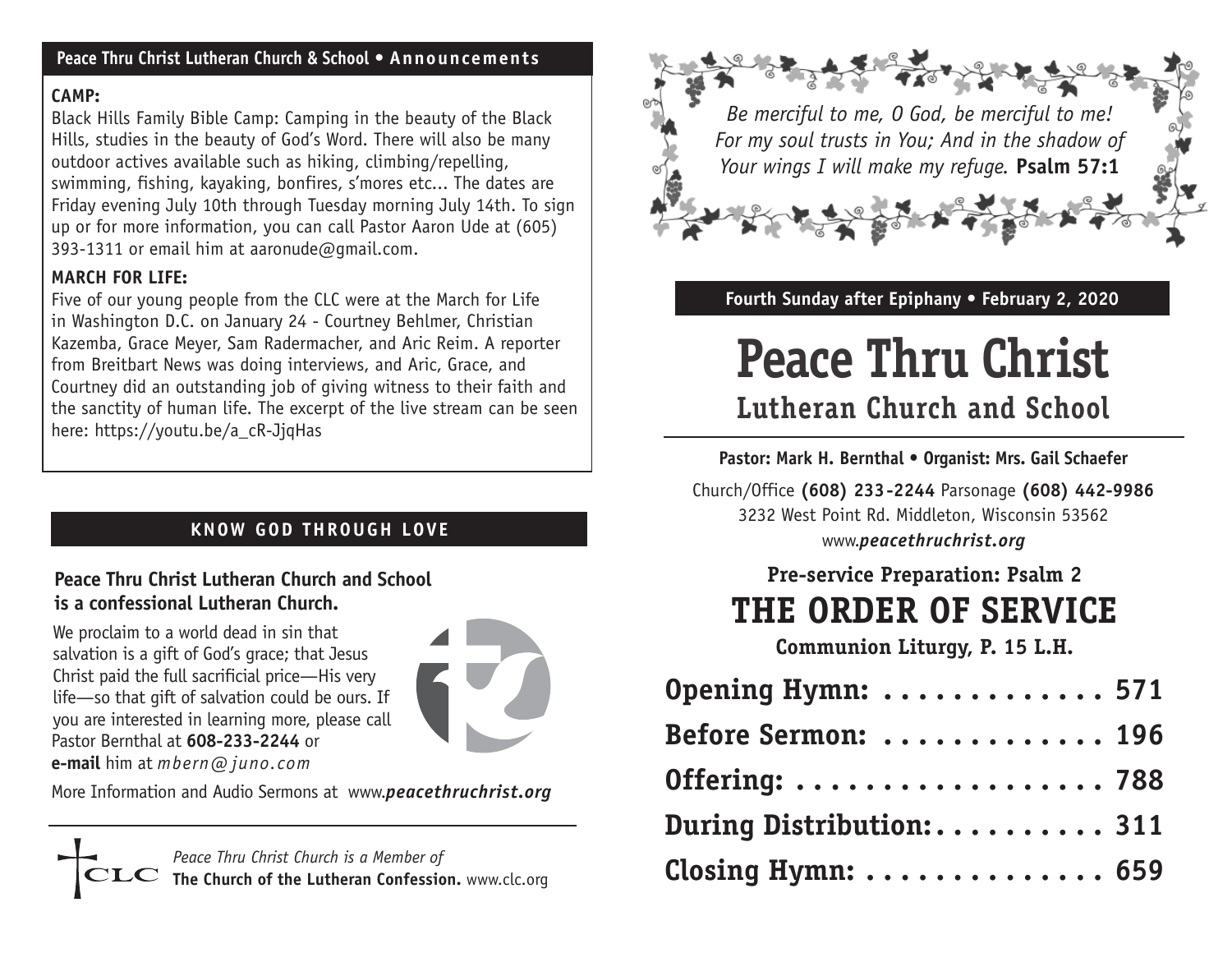## **Scripture Readings:**

# **Proverbs 30:1-6**

Agur admits to his own ignorance and realizes wisdom is found only in the Word of God. Who can understand God or His ways? Note the warning in verse 6: "Do not add to His words, lest He reprove you, and you be found a liar."

*The words of Agur the son of Jakeh, his utterance. This man declared to Ithiel—to Ithiel and Ucal: 2 Surely I am more stupid than any man, And do not have the understanding of a man. 3 I neither learned wisdom Nor have knowledge of the Holy One. 4 Who has ascended into heaven, or descended? Who has gathered the wind in His fists? Who has bound the waters in a garment? Who has established all the ends of the earth? What is His name, and what is His Son's name, If you know? 5 Every word of God is pure; He is a shield to those who put their trust in Him. 6 Do not add to His words, Lest He rebuke you, and you be found a liar.*

# **Luke 12:15-21**

Godly contentment does not only mean being happy and satisfied with earthly blessings, it also means acknowledging all the blessings we have as having come from the Lord's hand and then using them to honor Him. May we all be rich toward God with our time, talent, energies and offerings.

 *15 And He said to them, "Take heed and beware of covetousness, for one's life does not consist in the abundance of the things he possesses." 16 Then He spoke a parable to them, saying: "The ground of a certain rich man yielded plentifully. 17 And he thought within himself, saying, 'What shall I do, since I have no room to store my crops?' 18 So he said, 'I will do this: I will pull down my barns and build greater, and there I will store all my crops and my goods. 19 And I will say to my soul, "Soul, you have many goods laid up for many years; take your ease; eat, drink, and be merry." ' 20 But God said to him, 'Fool! This night your soul will be required of you; then whose will those things be which you have provided?' 21 "So is he who lays up treasure for himself, and is not rich toward God."*

#### **Peace Thru Christ Lutheran Church & School • Announcements**

through the details with the faculty to determine if this is a viable option. If so, the intent is to present a proposal to the 2020 CLC Convention. May the Lord of the harvest continue to lead us in managing the available man-power within our church body so that our primary focus is on the preaching and teaching of His powerful Word.

#### **KINSHIP: The CLC KINSHIP**

Committee is seeking sponsors to support overseas orphans and seminary students. Opportunities are expanding in these important fields but can only expand as fast as our financial support allows. One example is the Congregation Confessionnelle Lutheranienne Du Congo (CCLC). The CLC-sponsored seminary in the Congo is hoping to expand their enrollment to fifteen students from their current enrollment of seven. There are eight men waiting to enroll, but we need sponsors to make that enrollment possible. This particular sponsorship is \$40/month. For more information please see, call, email, or text Dan Roehl— danroehl@hotmail.com / 507-381- 2042).

#### **CLC MIDWEST WOMEN'S RETREAT:**

New location this year at Camp Wapo in Amery, WI. This year our theme is: You Are Designed. You Are Loved. You Are Sent.

For we are His workmanship, created in Christ Jesus for good works, which God prepared beforehand, that we should walk in them. Ephesians 2:10. We will be discussing how God designed us as His children, the unique gifts He has given to each of us, and how we can use these gifts to glorify Him in this world. Below is the link for the retreat website. You can access the online registration link through the website. Check out the weekend schedule and the awesome activities planned for the weekend. If you have any questions, please reply to this email. Lodging preferences are on a first come first served basis, so register soon. Erin Radichel & Sarah Radichel

Midwest Retreat Website: https://christianwomensretreat.weebly. com/spring-midwest-retreat.html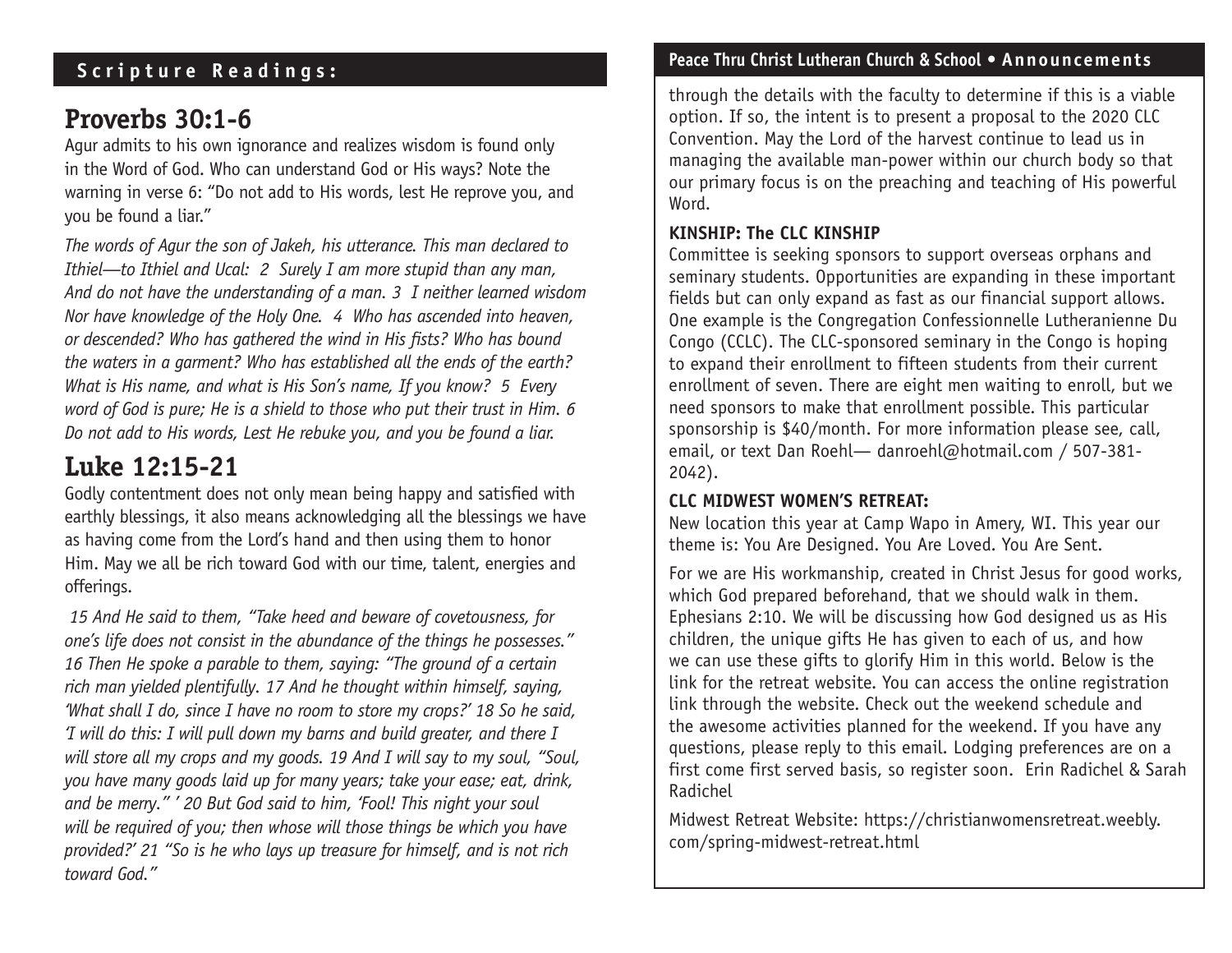#### **Peace Thru Christ Lutheran Church & School • Announcements**

#### **CLC NEWS:**

- Pastor Mark Tiefel, Redemption, Lynnwood, WA has been called by Living Savior, Eden Prairie, MN.
- Pastor David Schaller, Redeemer, Sister Lakes, MI has been called by Berea, Sioux Falls, SD.
- Mr. Caleb Noeldner returned the call to Faith, Markesan, WI to be their principal/upper grade teacher.
- Immanuel Lutheran High School, Mankato, MN has called Mr. Darin Lau, Eau Claire, WI to be their science and math teacher for the 2020-2021 school year.
- Holy Trinity Ev. Lutheran School, West Columbia, SC has extended the following calls: Paul Tiefel III of Eau Claire, WI as full time teacher and principal in the upper grades, Leah Fossum of West Columbia, SC as part time teacher in preschool and kindergarten for one year, and Deana Pfeiffer of West Columbia, SC as part time teacher in the upper grades for one year.

#### **CALL FOR NOMINATIONS:**

Nominations for CLC Officers and Board Members will be received from January 1 through March 31, 2020. Pastors, professors, male teachers, and any voter of a CLC congregation can nominate individuals to fill the four synodical offices: President, Vice-President, Moderator, and Secretary; as well as positions on the four synodical boards: Trustees, Missions, Regents, and Education & Publications. Visit https://www. clclutheran.net/nominate/.

#### **SUSPENSION OF THE PROFESSOR CALLING:**

With the approval of the CLC President, the CLC Board of Regents are suspending the calling of the next professor. In the past year the Regents and ILC President have been reevaluating how to address all of ILC's administration functions. As this has developed, we considered this a timely opportunity to implement a full-time administrator position by keeping the faculty at 11 professors after this year's retirement of Prof. Paul Sullivan. We are working

**The Sermon: read/listen to sermons at www.peacethruchrist.org**

## Sermon Text: **Proverbs 30:7-9** Sermon Theme:

# **A PRAYER FOR GODLY CONTENMENT**

### **I: Sufficient Grace for our Soul!**

#### **II: Sufficient Bread for our Body!**

*Two things I request of You (Deprive me not before I die): 8 Remove falsehood and lies far from me; Give me neither poverty nor riches— Feed me with the food allotted to me; 9 Lest I be full and deny You, And say, "Who is the Lord?" Or lest I be poor and steal, And profane the name of my God.*

**OFFICERS INSTALLED:** The following members will be installed as Church Council members this morning: Mike Brandle, Dan Schaefer, Seth Williams and as B.O.C.E. member Luke Schaser.

**HOLY COMMUNION:** The Lord's Supper is being celebrated this morning. We encourage all of our members to attend this meal of forgiveness from our Savior. Since it is a confession of oneness in faith and doctrine, we ask that only members of Peace Thru Christ or of a sister congregation in the CLC come forward to partake of the Lord's Supper. If you have any questions concerning this practice called "Close Communion," please see Pastor Bernthal. Thank you.

#### **Peace Thru Christ Lutheran Church & School • Announcements**

### **PEACE THRU CHRIST LUTHERAN WELCOMES YOU!**

With joy-filled hearts we welcome you to our worship this morning. We pray that the Good News of Jesus has brought true Godly contentment into your life. Christ has come to take our place and be our substitute Savior. He lived a perfect life for us and He died as our perfect atoning sacrifice for our sins. We have forgiveness of sin and everlasting life alone through Jesus Christ. Come again and through His Word receive the Good News that brings contentment and peace. Please also sign our guest register.